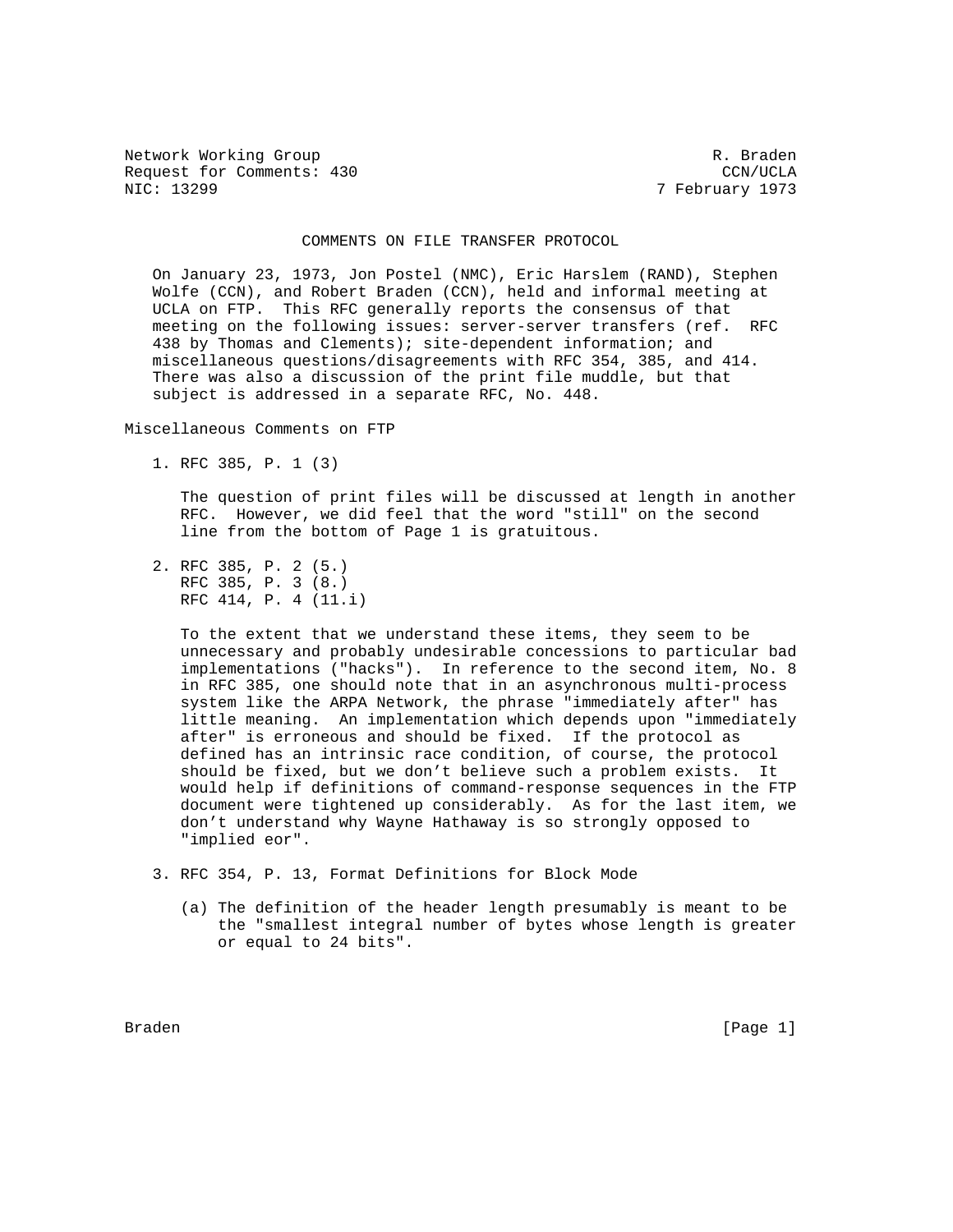- (b) The same definitional problem occurs for restart markers.
- (c) Why does the restart marker have to be greater than 8 bits?
- (d) Note that changing the Descriptor coding to bit flags would abolish the implied eor as well as the problem of RFC 385, P. 2, #6.
- 4. RFC 414, P. 5 (11.iii)

 Note that text mode is not possible for any EBCDIC coded file. Since EBCDIC is an 8-bit code, Telnet control characters (128-255) cannot be used to distinguish either eor or eof. Stream and block modes will work, however. We have found the diagram on the last page to be useful for keeping track of the three-dimensional space of FTP parameters.

5. RFC 354, P. 17, PASS Command

 There is no mechanism within FTP for changing a password. A user shouldn't have to use a different protocol (e.g., log into a time sharing system) to merely change his password.

6. RFC 385, P. 3 (9.), TYPE Before BYTE

 This admonition (to send TYPE before BYTE) should be clearly labeled as a recommended procedure for user FTP, not a restriction on a server FTP.

7. RFC 385, P. 2-3 (7) Order of 255 Reply

 Some of the participants felt (strongly) that the timing problem dealt with in this item is the result of bad NCP implementations and ought not be dignified in the protocol. The issue here is the old, familiar, and touchy one of queueing RFC's or not. (My own view is that the protocol asymmetry forced by NCP's which can't queue RFC's is at least unaesthetic, and makes some elegant solutions impossible. For examples, see RFC 414 and the comments below on server-server interaction, and RFC 438 on Reconnection Protocol).

8. RFC 354, P. 15, Restart

 Following a RESTart command, APPend and STORe presumably have identical meanings.

Braden [Page 2]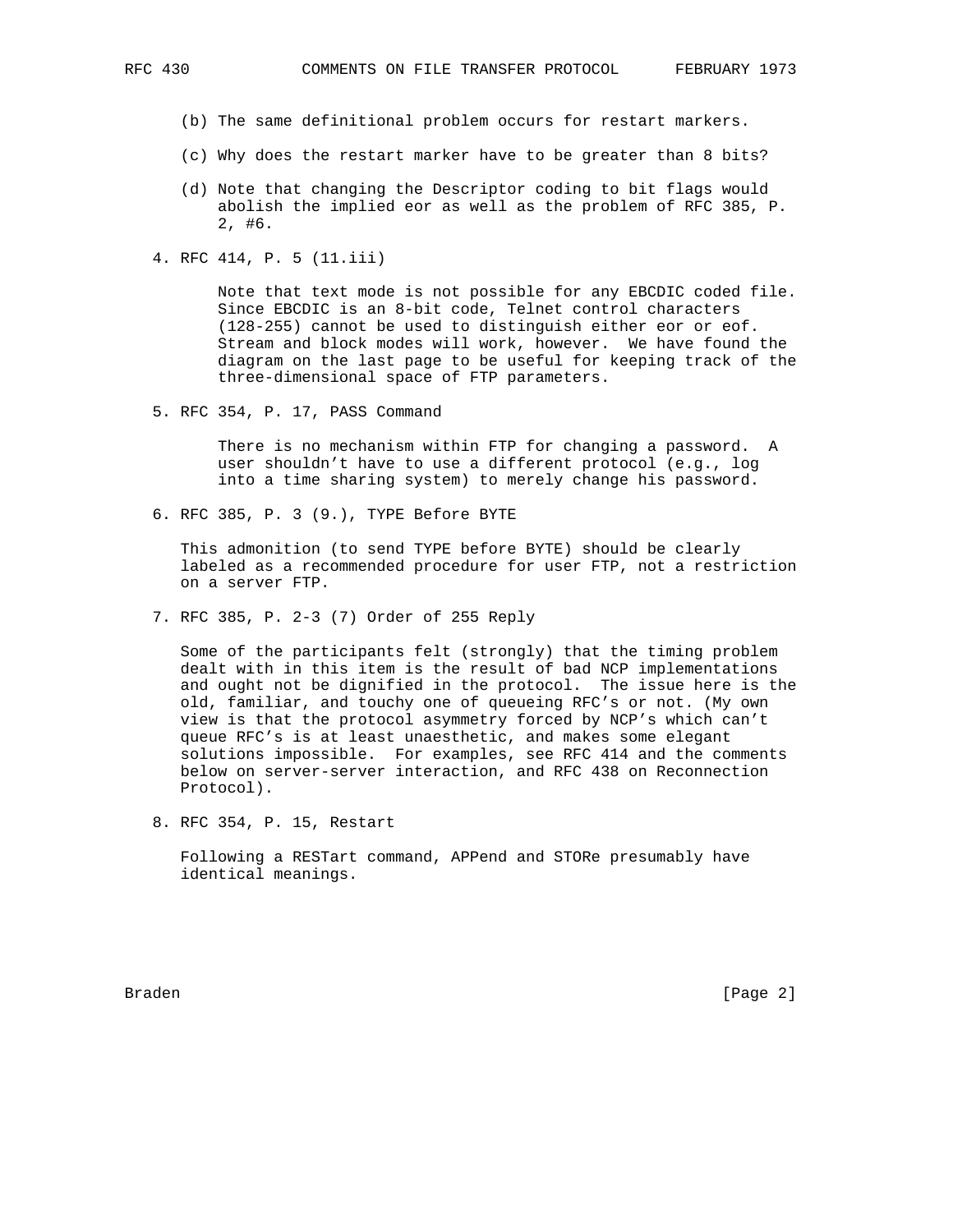## B. FTP Parameter Encoding

 RFC 448, which discusses print files, points out that the print file attribute is logically independent of the character code attribute (ASCII vs. EBCDIC) in the type dimension; the set of allowable types in FTP is the outer product of the individual attributes. Thus FTP has (at least) four character types, summarized by the following two x two matrix:

 | ASCII | EBCDIC ---------------+---------+------------ Not Print File | | ---------------+---------+------------ Print File | | ---------------+---------+------------

 I propose that the encoding in the TYPE command model this interdependence of the types. Instead of using a distinct single ASCII character for each type, we should use multiple ASCII characters---qualifiers, if you wish. For example:

 A represents ASCII code E represents EBCDIC code P represents print file I represents image L represents local byte

Then the legal types according to RFC 385 would be:

 A AP Experience of Executive Executive Executive Executive Executive Executive Executive Executive Executive Executive Executive Executive Executive Executive Executive Executive Executive Executive Executive Executive Executiv EP I  $\mathbb L$ 

> Note that the attributes under consideration here are type-like; they are not (logically) concerned with the structure or the transmission mode, only the internal encoding of the file.

 At present, this would be a trivial change. However, I foresee the file transfer protocol expanding significantly over the next several years as new types are added. Some servers will want to add server specific type variations, and the NWG will want to add some. How about an APL character set? Or the multiple-overlay 256 character ASCII which has been proposed? Multiple qualifiers (and later perhaps more structure) in the type seems to be the cleanest escape mechanism for future growth.

Braden [Page 3]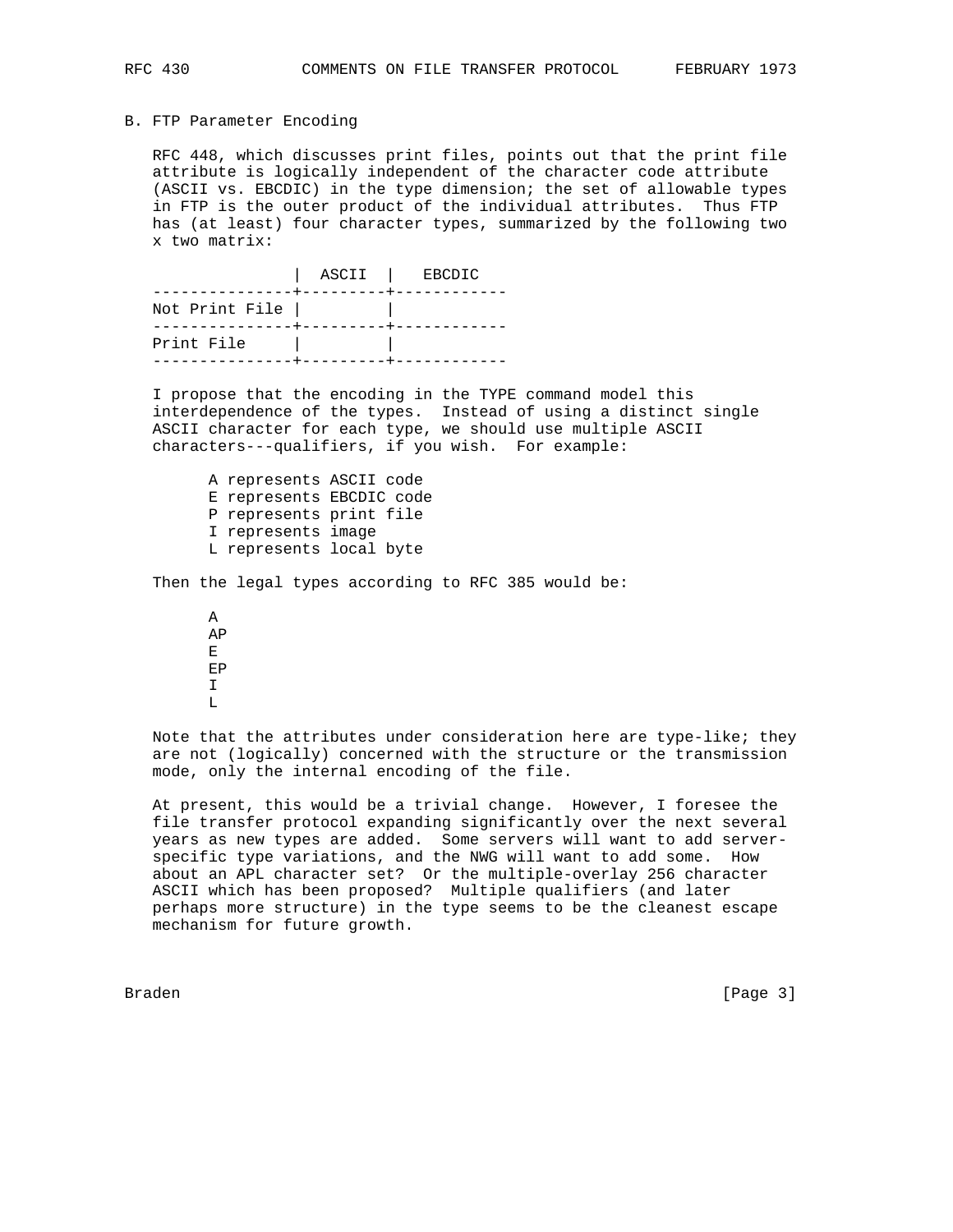## C. Server-Server Interaction

 The FTP changes proposed by Thomas and Clements in RFC 438 are a particular solution to a general problem inherent in the current host-host protocol and higher-level protocols like FTP. There seems to be a need for a secure and simple way for two (server) processes in different hosts to exchange socket names (i.e., 40-bit numbers) so they can subsequently exchange RFC's and establish a connection. Current second-level (host-host) protocol provides exactly one (secure) mechanism by which one host can learn a socket name of a process at another host in order to establish a connection: ICP. The ICP mechanism by itself is not adequate for server-server connection in FTP. Therefore, Thomas and Clements have proposed an extension to the FTP protocol, roughly as follows:

- (1) A controller ("user") process at Host A uses ICP to invoke and establish Telnet control connections to two automata ("server") processes at two other hosts. An automaton process invoked in this manner then executes controller commands sent in a standard command language over the Telnet control connection.
- (2) The controller process commands each automaton to reserve a suitable data transfer socket and to return the socket name to the controller over the control connection. An automaton presumably negotiates with his own NCP in a host-dependent manner to obtain the socket reservation.
- (3) The controller now knows both data transfer socket names; he will send them in subsequent commands to the automata so each automaton will know the foreign socket name to which he is to connect. Later commands cause the automata to issue RFC's and open the data connection as needed.

 This appears to be useful general model for process-process interaction over the Network. Personally, I believe this symmetrical model should be the basis of all FTP the controller and one of the automata could be in the same host. Then the user/server problem (for any pair of hosts to transfer files, one must have a server FTP and the other a user FTP) would vanish. At least one host somewhere in the Network would need a controller process; all other hosts would need only an automaton process.

 Perhaps at a future time the NWG should consider whether a socket reservation-and-passing mechanism ought to be incorporated into second-level protocol rather than duplicated in a number of third level protocols. We should note that this model provides secure

Braden [Page 4]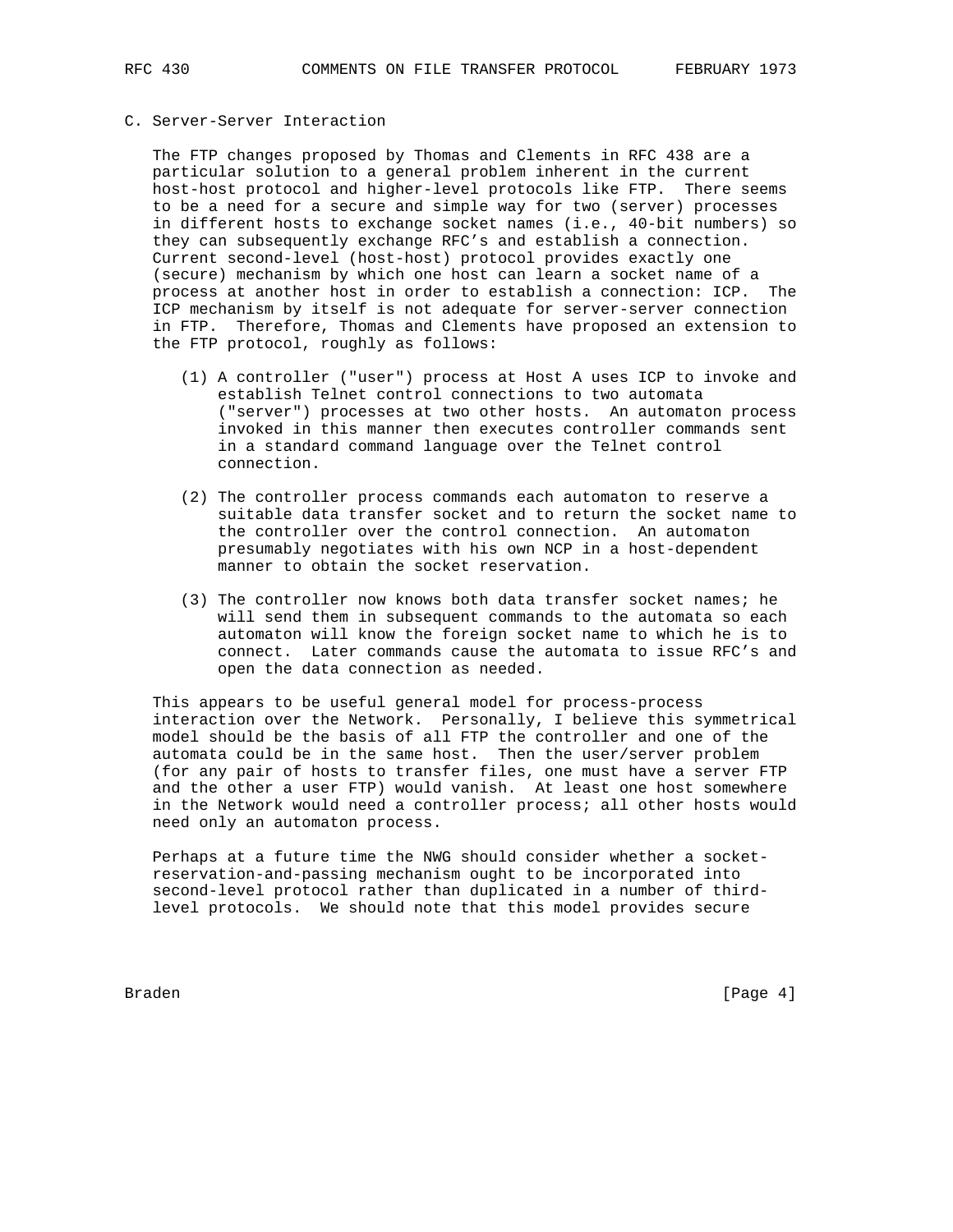sockets only if both user and server processes "release" the socket reservations when the Telnet control connection breaks. The same problem seems to occur with Thomas' Reconnection Protocol (426).

 In any case, for the present we would endorse the general third-level model of RFC 438. However, we would propose a slightly different, and more symmetrical, approach.

- 1. The requirement in FTP that the FTP user listen on the data socket before issuing a data transfer command should be removed. The beauty of host-host protocol is that it doesn't matter which host sends the first RFC, as long as they both send matching RFC's "eventually". (Timeouts, of course, are annoying, but I believe they are workable and ultimately unavoidable); queueing RFC's is also necessary).
- 2. We propose, instead of LSTN, a new command GETSocket. The controller (i.e., user FTP) process would send a GETSocket to each automaton, probably after a successful login. Upon receiving GETSocket, an automaton would assign a (send, receive) pair of data transfer sockets and return the numbers over the Telnet connection. (Alternatively, FTP could specify that a (send, receive) pair of sockets always be assigned when the server is first entered, and the numbers returned to the user process via unsolicited 255 replies).
- 3. Then the user process would send the socket numbers to the opposite hosts by sending SOCK commands to both.
- 4. When it receives a data transfer command, the automaton (server) process would issue an RFC containing the two socket numbers. When both servers are fired up, RFC's are exchanged and data transfer starts.
- D. Site-Dependent FTP Parameters

 Some hosts will have a problem with the current FTP because their file system needs additional host-specific parameters in certain cases. As an example, the IBM operating systems tend to give the programmer a number of options on the logical and physical mapping of a file onto the disk.

 This is true both of TSS/360 (see Wayne Hathaway's discussion of his STOR command implementation, Page 5 of RFC 418), and OS/360. The large set of options and parameters to the OS/360 file system is, in fact, the (legitimate) origin of most complaints about OS Job Control Language (JCL).

Braden [Page 5]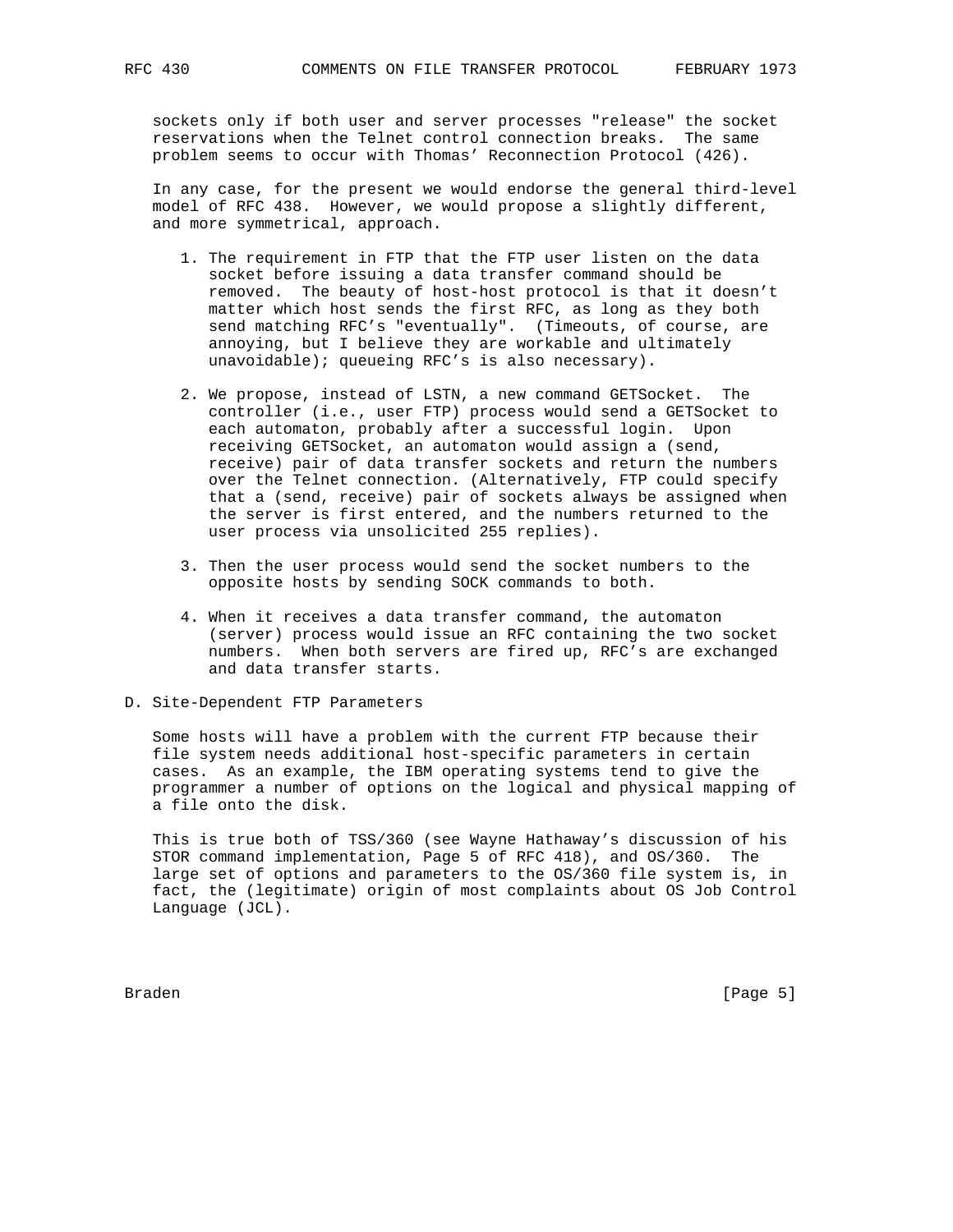If the FTP user merely wants to store data without using it at one of these sites, he has no problem; defaults can be chosen to handle any reasonable FTP request. However, the FTP user who sends a file to an IBM/360 for use there may need to specify local file system parameters which are not derivable from any of the existing FTP commands.

 In designing an FTP server implementation for CCN, for example, we first tried to handle the mapping problem by choosing a (possibly different) default mapping for each combination of FTP parameters- type, mode, and structure. We hoped that if a user chose "reasonable" or "suitable" FTP parameters for a particular case (e.g., "ASCII, stream, record" for source programs, and "image, block, record" for load modules), then the right OS/360 file mapping would result. We were forced to abandon this approach, however, because of the following arguments:

- 1. Some user FTP's probably may not implement all FTP type/mode/structure combinations (though they ought to!).
- 2. Some user FTP's may not give the user full or convenient control over his type/mode/structure. Indeed, the mode should be chosen on grounds of efficiency, not end use.
- 3. There weren't enough logically distinct combinations of FTP parameters.
- 4. The result would have been a set of hard-to-remember rules for sending files to CCN for use here.
- 5. Some common cases require non-invertible transformations on the data. For example, most IBM language processors (i.e., compilers) accept only fixed length records of (surprise!) 80 bytes each, i.e., literal card images. Such ugly (and logically unnecessary) implementation stupidities in OS/360 are a fact of life. Now if a FTP user innocently sent a data file to CCN with the particular type/mode combination which defaulted to card images, he would find his records truncated to 80 bytes. That would be downright unfriendly.

 Thus, the CCN server FTP would have to choose between being useful or being friendly. We decided upon the following strategy:

 1. The defaults will be friendly; we will accept any FTP type/mode/structure and store it invertibly (except print files). However, the user who uses only these defaults will probably find he has to later run a utility under TSO to reformat the data.

Braden [Page 6]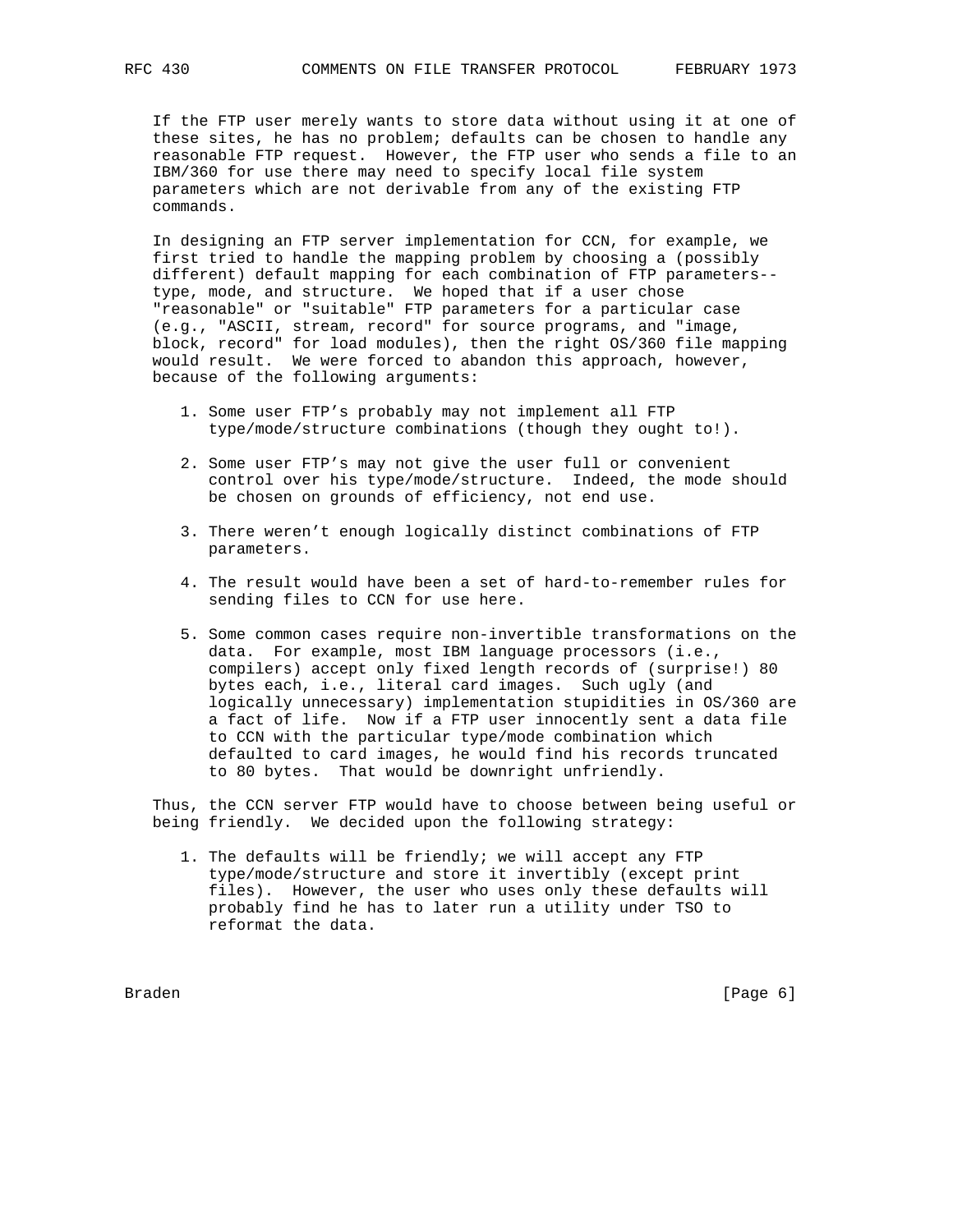2. We will provide some mnmonic keywords associated with STOR commands to choose the proper disk mapping. For example, if he wants to STORe a Fortran source file for compilation at CCN, the user will need only to specify "SOURCE" or "FORT" to get reasonable and workable OS/360 file system parameters. In addition, we will provide fairly complete "DD" parameters for the sophisticated user. The syntax and semantics of these keywords and parameters will be as close as possible to the corresponding TSO commands. Full details will be published as soon as the implementation is working.

 All of this discussion leads to a general protocol question: how should such host-dependent information appear within FTP? Hathaway used the ALLO command (see RFC 418, P. 6). CCN, on the other hand, feels that such information belongs in the only part of FTP syntax which is already host-dependent: the pathname. So CCN plans to allow a "generalized" pathname in a STOR command, a (full or partial) file name optionally followed by one or keywords or keyword parameters separated by commas.

 A third possible solution might be for the user to precede his STORe command by a server-dependent data set creation command, using Hathaway's proposed SRVR command. The data set creation command could then have all the parameters necessary for the server file system. CCN might change to this approach if SRVR is adopted and if people find the generalized pathname objectionable or unworkable.

 For another interesting example of host-dependent problems, see Hathaway's discussion of his DELE command in RFC 418 (pp.6-7).

Braden [Page 7]